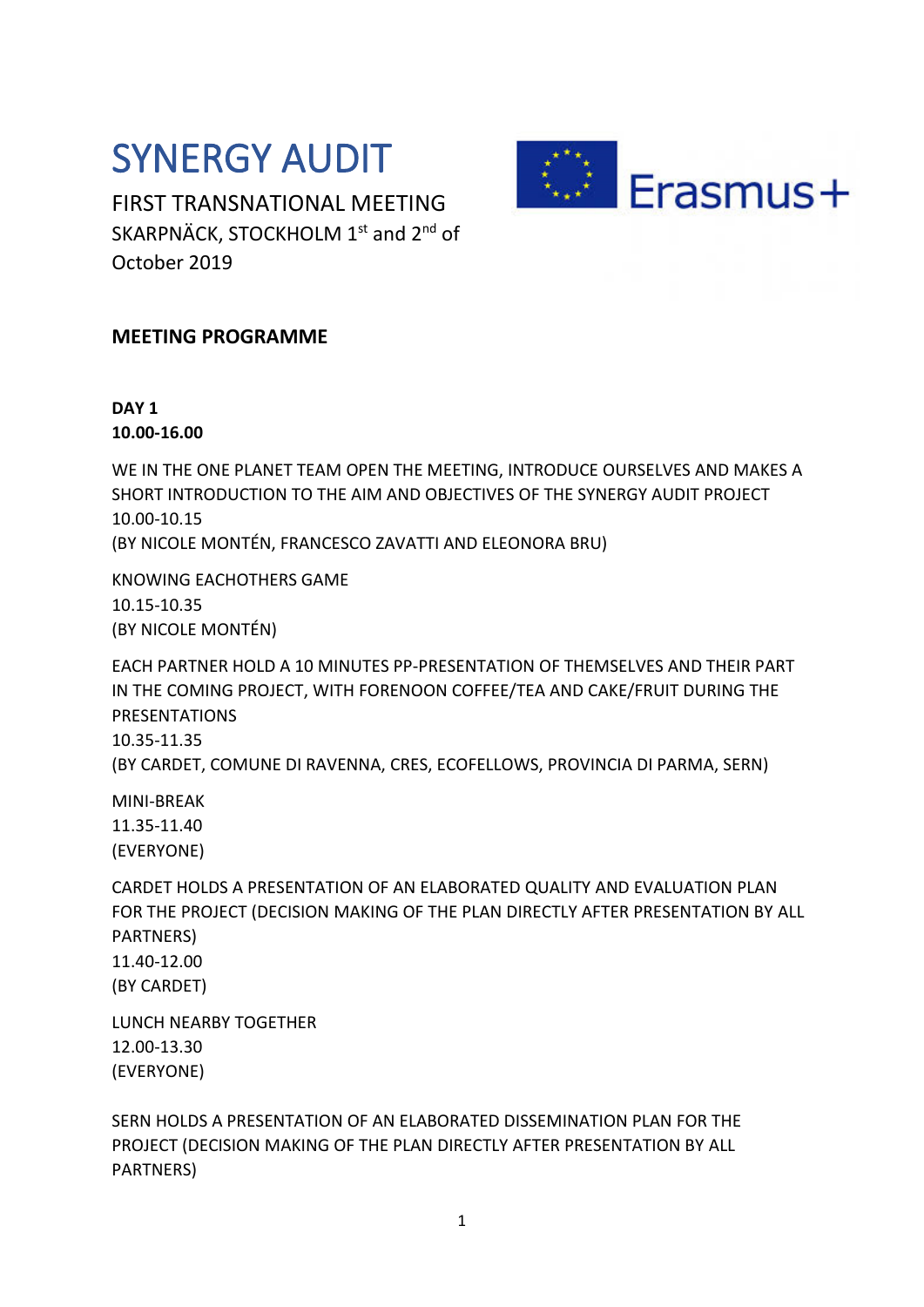13.35-13.55 (BY SERN)

MINI-BREAK 13.55-14.05 (EVERYONE)



ADMINISTRATIVE POINT INVOLVING: COMMUNICATION-PLAN; BUDGET REPORT-PLAN; TEXT FOR HOMEPAGE AND PARTNERSHIP AGREEMENT (DECISION MAKING OF EACH PLAN AND THE AGREEMENTS DIRECTLY AFTER PRESENTATION BY ALL PARTNERS) 14.05-14.45 (BY ELEONORA BRU)

MINI-BREAK 14.45-14.55 (EVERYONE)

LECTURE ABOUT ENVIRONMENTAL AUDITS EDUCATION IN HIGHER EDUCATION IN CONTEMPORARY SWEDEN IN RELATION TO THE COMING SYNERGY AUDIT EDUCATION, WITH AFTERNOON COFFEE/TEA AND CAKE/FRUIT DURING THE LECTURE 14.55-16.00 (BY ELEONORA BRU)

## **DAY 2 09.00-15.00**

DECISION ON DATES FOR THE COMING FIVE TRANSNATIONAL MEETINGS OF SYNERGY AUDIT + THE 2 COMING PILOT TRAIN-THE-TRAINER EDUCATION AND FINAL TRAIN-THE-TRAINER EDUCATION BY THE HOSTING PARTNERS 09.00-09.20 (BY CARDET, CRES, COMUNE DI RAVENNA, ECOFELLOWS LTD AND SERN)

PRESENTATION OF LITERATURE LIST FOR THE STATE-OF-THE-ART PHASE AND EACH PARTNERS SPECIFIC ACTIVITY ROLE RELATED TO THE LIST IN THE PHASE, IN A DISCUSSIONAL SHAPE AMONGST ALL PARTNERS 09.20-9.25 (BY ELEONORA BRU)

PRESENTATION OF SPECIFIC QUESTIONS OF GUIDANCE IN THE STATE-OF-THE-ART ANALYSIS PHASE, WITH INTRODUCTION TO A COMING WORKSHOP IN SMALLER GROUP REGARDING DISCUSSION CONCERNING THE QUESTIONS, WITH FORENOON COFFEE/TEA AND CAKE/FRUIT DURING THE PRESENTATION